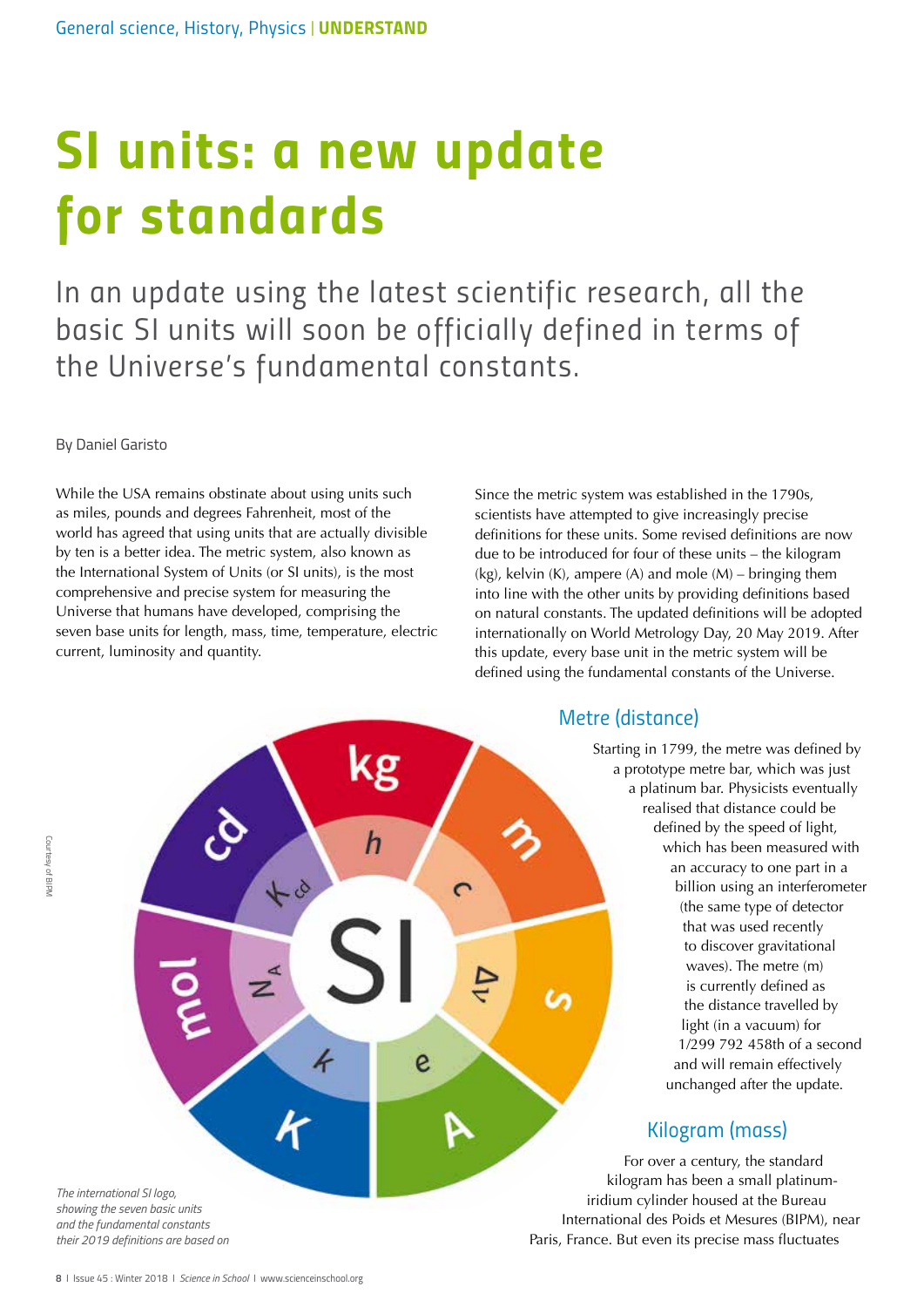

*The Bureau International des Poids et Mesures (BIPM) near Paris, where the standard kilogram, or IPK, is held*



due to factors such as accumulation of microscopic dust. The latest update redefines the kilogram (kg) by setting the value of Planck's constant to exactly 6.626070040 x 10-34 kg m2 s-1. Planck's constant is the smallest possible amount of (quantised) energy. This fundamental value, which is represented by the letter *h*, is integral to calculating energies in particle physics.

#### *Second (time)*

The earliest definition of seconds was based on divisions of time between full moons. Later, seconds were defined by solar days, and eventually the time it took Earth to orbit around the Sun. Today, seconds (s) are defined by atomic time, which is precise to one



*Caesium clock providing the standard for the SI unit of time, the second*

part in 10 billion. Atomic time is based on the periods of radiation produced and absorbed by atoms, called the 'hyperfine transition frequency'  $(\Delta_v)$ . One second is currently defined as 9 192 631 770 periods of the radiation for a caesium-133 atom and will remain effectively unchanged.

#### *Kelvin (temperature)*

The kelvin temperature scale starts at the coldest possible state of matter. Currently, the kelvin (K) is defined by the triple point of water – the temperature at which water can exist simultaneously as a solid, liquid and gas. The triple point is 273.16 K, so one kelvin is 1/273.16 of the triple point. But water can never be completely pure, and impurities can influence the triple point. In May 2017, a team of German physicists at the Physikalisch-Technische Bundesanstalt made the most precise measurements yet of the Boltzmann constant. Denoted by the symbol *k*, the Boltzmann constant is ubiquitous throughout physics calculations that involve temperature and entropy, and links the movement of particles in a gas (the average kinetic energy) to the temperature of the gas. These results are now being used to redefine units of temperature by setting the value of Boltzmann's constant to exactly 1.38064852  $\times$  10<sup>23</sup> joules (J) per kelvin.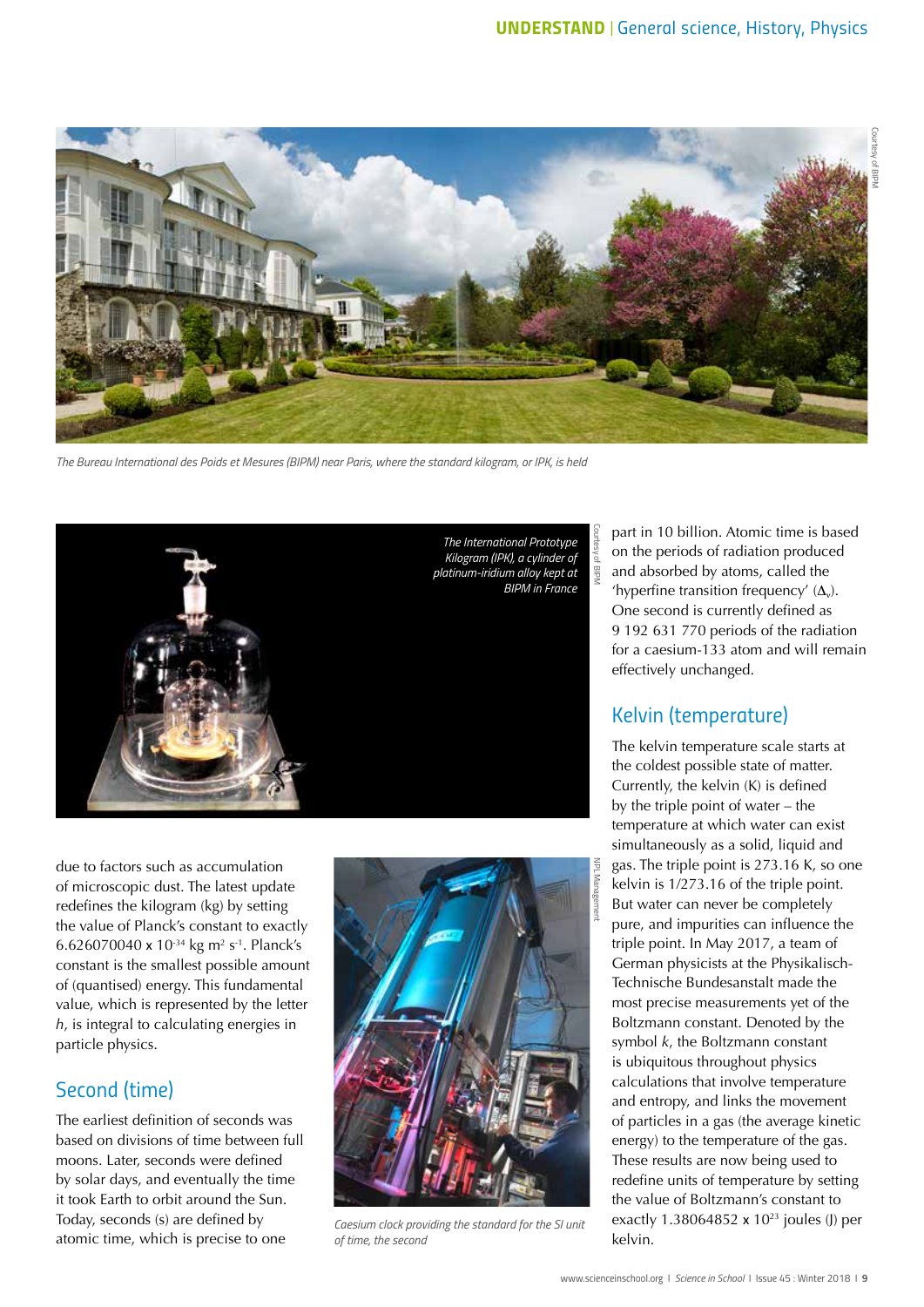

## *Metrology*

#### *Heat and temperature*

Science and technology have made great progress during recent centuries, with new technologies leading to higher precision in measurement. As this article describes, metrology is now reacting to this progress.

In their first science classes, students learn about the SI system but do not really understand the physics behind the definitions. This article can be used to introduce the physics underlying the base units to students aged 11–16, or more complex units to more advanced students. The information about unit definitions can also be used the other way around – that is, to focus on the definitions once the units have already been understood as concepts. So, for example, teaching about gravitational waves can introduce the idea of measurements using interferometers, which can then be connected to the definition of the metre.

Comprehension questions that could be used include:

· What is the International System of Units?

*Astrophysics*

*Ages 11–19*

- · Explain the differences between the SI system and the system of units used in the USA.
- · Name all seven SI base units and their corresponding physical quantities, as defined in the SI system.
- · Why are the definitions of some SI units changing?
- Choose a physical quantity from the SI system and explain the corresponding definition of the unit.

Gerd Vogt, physics teacher and coordinator for science and technology, Higher Secondary School for Environment and Economics, Yspertal, Austria



*Melting ice: water can exist in all three states – solid, liquid and gas – only at 273.16 K (or 0.01°C), the 'triple point' of water.*

#### *Ampere (electric current)*

André-Marie Ampère (1775–1836), who is often considered the father of electrodynamics, has the honour of having the basic unit of electric current named after him. Until now, the ampere (A) has been defined by the amount of current required to produce a force of 2 x 10-7 newtons (N) for each metre between two parallel conductors of infinite length. Naturally, it's a bit hard to come by things of infinite length, so the updated definition will instead define amperes by the fundamental charge of a particle. This new definition relies on the charge of the electron, *e*, which will be set to 1.6021766208 x 10-19 ampere seconds.

#### *Candela (luminosity)*

The last of the base SI units to be established, the candela, measures luminosity – what we often refer to as brightness. Early standards for the candela used a phenomenon from quantum mechanics called black body radiation, which is the light that all